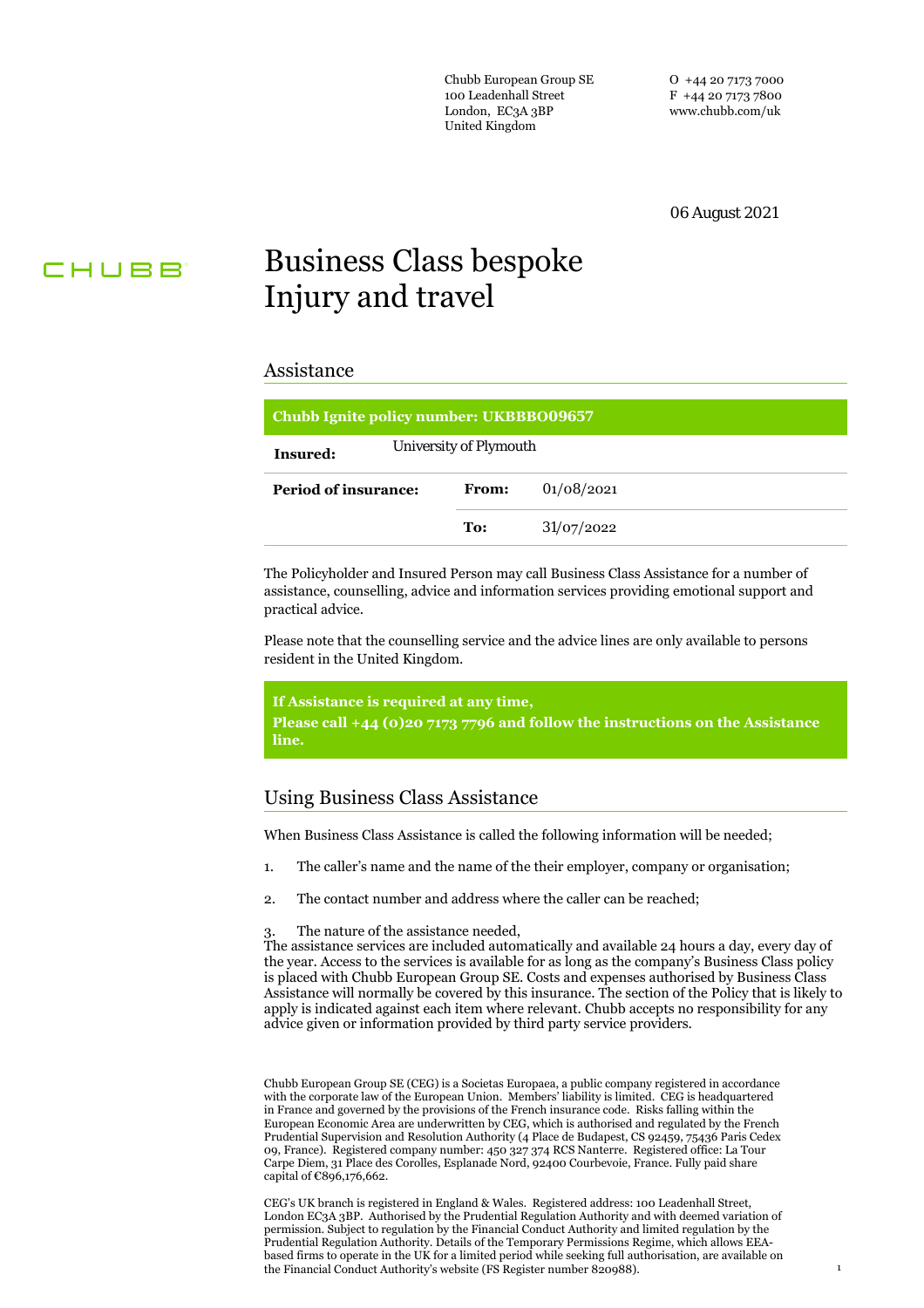# Injury section

## **Hospital Transfer**

Assistance with the transfer of an Insured Person to a Hospital more than 25 miles away from home at the request of the Policyholder and with the agreement of the Insured Person or his/her Partner or next of kin, the Qualified Medical Practitioner attending the Insured Person and Chubb's medical advisors.

## **Return Home**

Assistance in returning the Insured Person, their personal belongings and any portable Business equipment to their home if more than 10 miles away from it and being prevented from returning there due to physical incapacity lasting 72 hours.

#### **Counselling**

Identifying and managing stress and stressful situations, crisis counselling, debt counselling, addiction counselling, advice on the practical and emotional aspects of living with a long-term injury or disablement, following death - support and help for the bereaved family and colleagues to cope with the trauma of their loss, support in dealing with the psychological impact of not being able to continue in employment due to injury and advice about finding more suitable employment, providing information and details of organisations which provide face-to-face counselling.

#### **Legal Advice**

Advice on employment issues.

#### **Personal Tax advice**

General advice on tax issues of a personal nature (but excluding financial planning advice relating to ways of avoiding or reducing personal tax liability).

#### **Medical Advice**

General medical advice which can be given over the telephone, how to access details of the length of hospital waiting lists, providing details of additional sources of information and societies who specialise in dealing with particular disabilities, information on facilities available through Social Services, advice on how to obtain a second opinion.

#### **Bereavement Advice**

Information on locating wills, obtaining grant of probate or letters of administration or the need to consult a solicitor, advice on how to register death, the duties of the coroner and information on the documents required by the registrar, referral to a funeral director and advice on the practical details.

# Travel section – Medical Assistance services:

#### **24 hour Service**

Multi-lingual staff are available at all times to assist in any emergency.

#### **Medical Staff**

Qualified doctors and nurses are ready to respond to any emergency and to make sure that the Insured Person receives treatment in the most appropriate facility.

#### **Communication**

Arranging and monitoring any overseas hospitalisation with the attending local medical attendants. Keeping GP's, hospital services, the Insured Person's relatives and employer up to date and informed of the situation and progress.

#### **Emergency Repatriation**

If required, repatriation by air ambulance or scheduled flights, depending on the specific circumstances and, if necessary, with a fully equipped medical team in attendance. Arrangements for onward transportation upon return can also be made. Refer to Section B1 for the insurance terms and conditions.

Chubb European Group SE (CEG) is a Societas Europaea, a public company registered in accordance with the corporate law of the European Union. Members' liability is limited. CEG is headquartered in France and governed by the provisions of the French insurance code. Risks falling within the European Economic Area are underwritten by CEG, which is authorised and regulated by the French Prudential Supervision and Resolution Authority (4 Place de Budapest, CS 92459, 75436 Paris Cedex 09, France). Registered company number: 450 327 374 RCS Nanterre. Registered office: La Tour Carpe Diem, 31 Place des Corolles, Esplanade Nord, 92400 Courbevoie, France. Fully paid share capital of €896,176,662.

CEG's UK branch is registered in England & Wales. Registered address: 100 Leadenhall Street, London EC3A 3BP. Authorised by the Prudential Regulation Authority and with deemed variation of permission. Subject to regulation by the Financial Conduct Authority and limited regulation by the Prudential Regulation Authority. Details of the Temporary Permissions Regime, which allows EEA-based firms to operate in the UK for a limited period while seeking full authorisation, are available on the Financial Conduct Authority's website (FS Register number 820988). 2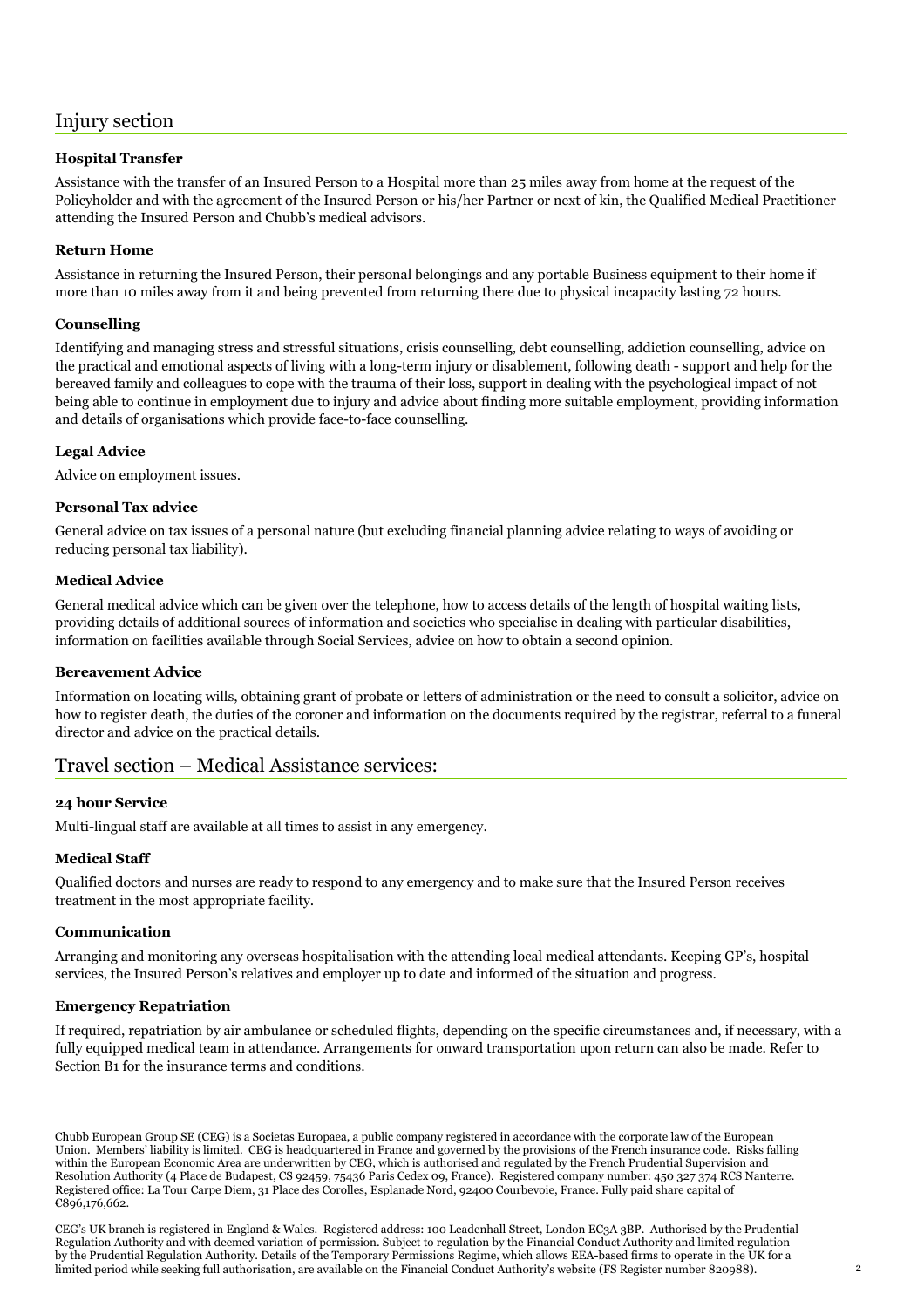#### **Travel Arrangements**

If the Insured Person remains in hospital overseas, assisting relatives or a business associate of the Insured Person to be with them by arranging their transport and accommodation. In the event of death, help with returning the body back to the Country of Domicile. Refer to Section B1 for the insurance terms and conditions.

#### **Search and Rescue**

Co-ordinating with rescue or police authorities to instigate an emergency search and rescue operation where an Insured Person is missing overseas. Refer to Section B1 for the insurance terms and conditions.

#### **On-going Medical Treatment**

If required, arrangements will be made for the Insured Person to be admitted to a NHS hospital (or local equivalent) for treatment. Refer to Section B1 for the insurance terms and conditions.

#### **Paying medical bills**

No need for the Insured Person to worry about the costs of treatment or whether they will have to use their own funds.

# Travel section – services available pre-travel or during a trip:

#### **Travel Advice**

Useful information for the traveller to help prepare for a Journey to another country including health precautions, vaccinations, reciprocal health agreements, business and social customs, political and security situations, Visa and entry permit requirements, currency and banking hours, driving restrictions.

#### **Security Reports**

Customised reports for volatile countries are available upon request which will give security advice tailored to protect the Insured Person during a specific trip. These reports are available within 24 hours of making the request.

#### **Emergency Evacuation**

Making arrangements to evacuate an Insured Person from a country declared unsafe because of the political situation, or a natural disaster. Refer to Section B5 for the insurance terms and conditions.

#### **Security**

Provision of specialists to make arrangements to extricate an Insured Person from a Kidnap or other Life-threatening situation. Refer to Section B5 for the insurance terms and conditions.

#### **Emergency Cash**

Advance of emergency funds following loss or theft of cash overseas. A temporary loan will be provided when there is a loss of Money and will result in a claim under the Policy. Any amount advanced will be deducted from any subsequent valid claim or otherwise reimbursed to Chubb. Any fees hat occur as a result of using the Business Class assistance will be repayable. This service does not extend to cover credit cards or debit cards lost or stolen, but, advice on cancellation of lost or stolen financial cards or travellers cheques overseas. Refer to Section B3 for the insurance details.

#### **Drugs and Personal Items**

Replacement of essential maintenance medication or prescribed drugs, blood and medical equipment or contact lenses glasses which are unavailable at the Insured Persons overseas location.

#### **Luggage and Documents**

Help with the tracking of lost luggage, and assistance with the replacement of lost or stolen passport, tickets, or other travel documents.

#### **Legal**

Referral to an Embassy, Consulate or other source if legal consultation is needed, including an English speaking Lawyer.

Chubb European Group SE (CEG) is a Societas Europaea, a public company registered in accordance with the corporate law of the European Union. Members' liability is limited. CEG is headquartered in France and governed by the provisions of the French insurance code. Risks falling within the European Economic Area are underwritten by CEG, which is authorised and regulated by the French Prudential Supervision and Resolution Authority (4 Place de Budapest, CS 92459, 75436 Paris Cedex 09, France). Registered company number: 450 327 374 RCS Nanterre. Registered office: La Tour Carpe Diem, 31 Place des Corolles, Esplanade Nord, 92400 Courbevoie, France. Fully paid share capital of €896,176,662.

CEG's UK branch is registered in England & Wales. Registered address: 100 Leadenhall Street, London EC3A 3BP. Authorised by the Prudential Regulation Authority and with deemed variation of permission. Subject to regulation by the Financial Conduct Authority and limited regulation by the Prudential Regulation Authority. Details of the Temporary Permissions Regime, which allows EEA-based firms to operate in the UK for a limited period while seeking full authorisation, are available on the Financial Conduct Authority's website (FS Register number 820988). 3